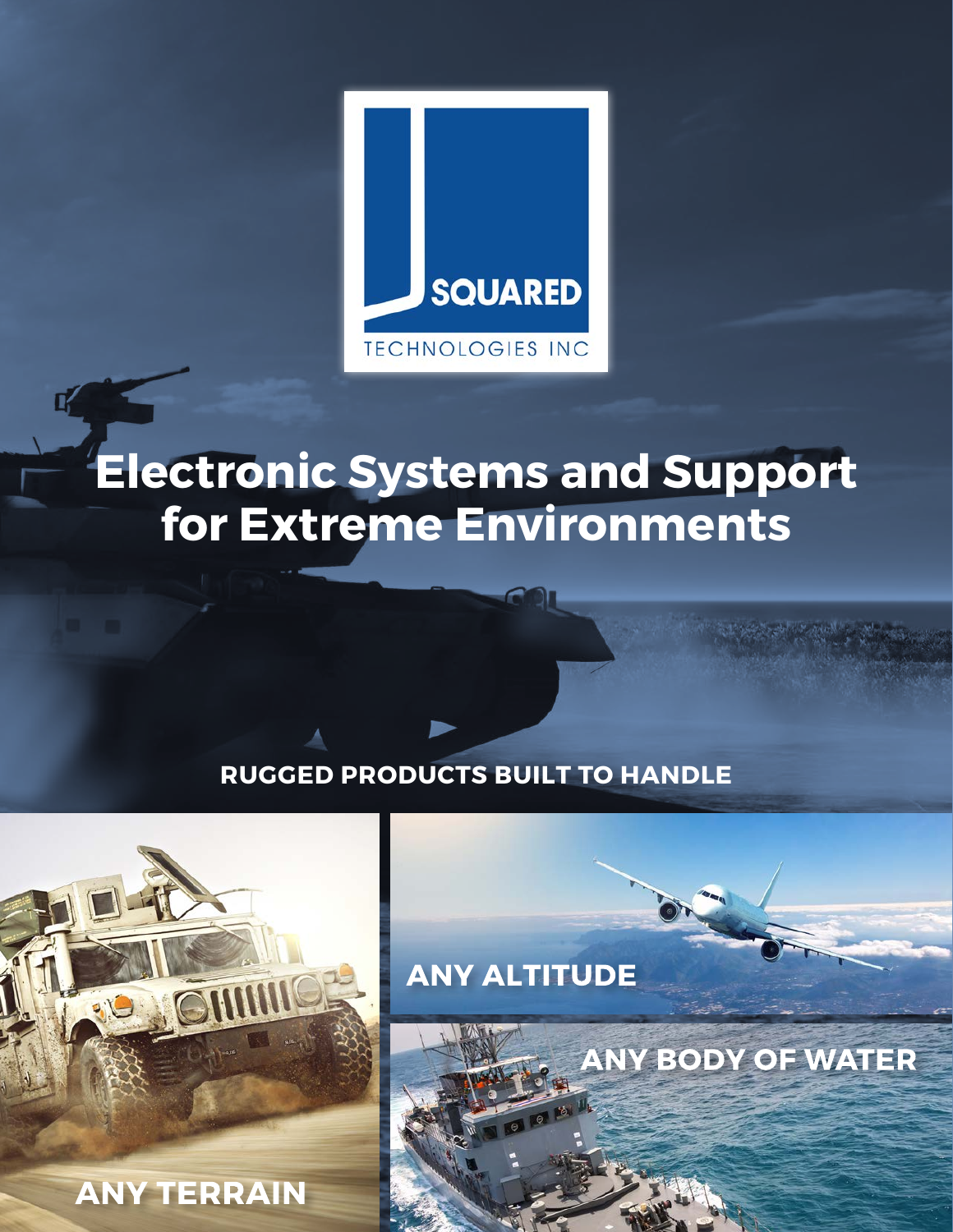

## **Who is J-Squared?**

J-Squared is a global leader in providing ruggedized computing hardware solutions and product lifecycle deployment support.

J-Squared has over 30 years of experience serving a variety of markets with demanding environments including defence, aerospace, mining, industrial, transportation, medical, and telecommunications.

## **Our Focus**

Pursuing excellence through innovation, listening to our customers needs, and continuously improving the delivery of electronic systems and services. Each of J-Squared's divisions offer specific skills and services to support customers' needs.



#### **Rugged computers for extreme environments.**

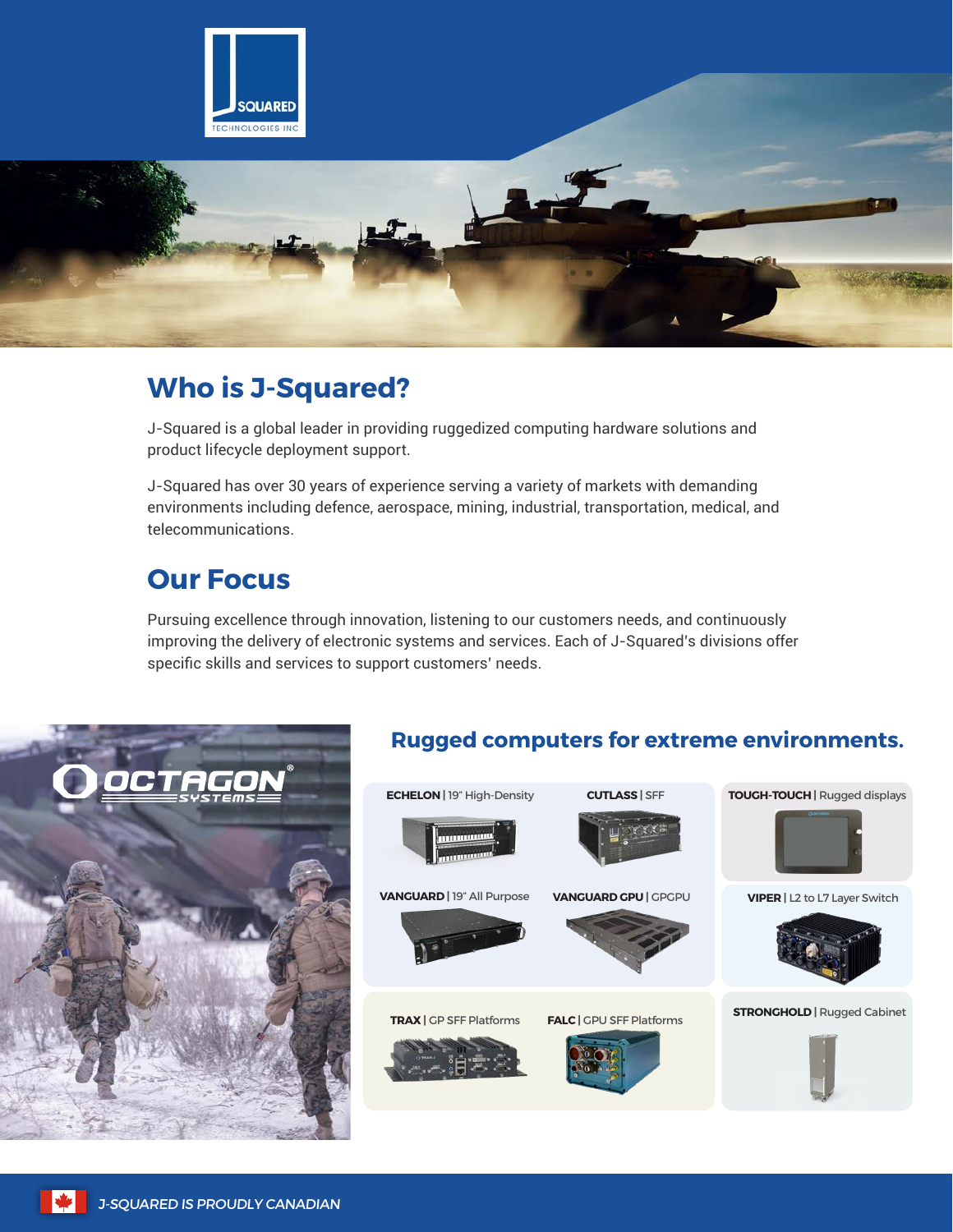

#### **Full range of environmental testing.**





**SUBSET OF MIL AND RUGGED TEST STANDARDS PERFORMED** 

| MIL-STD-461  | MIL-STD-704 | MIL-STD-2164 | <b>SAE</b>       |
|--------------|-------------|--------------|------------------|
| MIL-STD-810  | MIL-DTL-901 | UN TDG       | FCC              |
| MIL-STD-167  | MIL-STD-108 | ASTM B117    | <b>ICES</b>      |
| MIL-STD-1275 | MIL-E-5400T | ASTM G53     | <b>CISPR</b>     |
| MIL-STD-1399 | RTCA/DO-160 | ASTM D4169   | Lloyd's Register |
|              |             |              | NATO:STANAG      |



### **Extending your product's life cycle.**